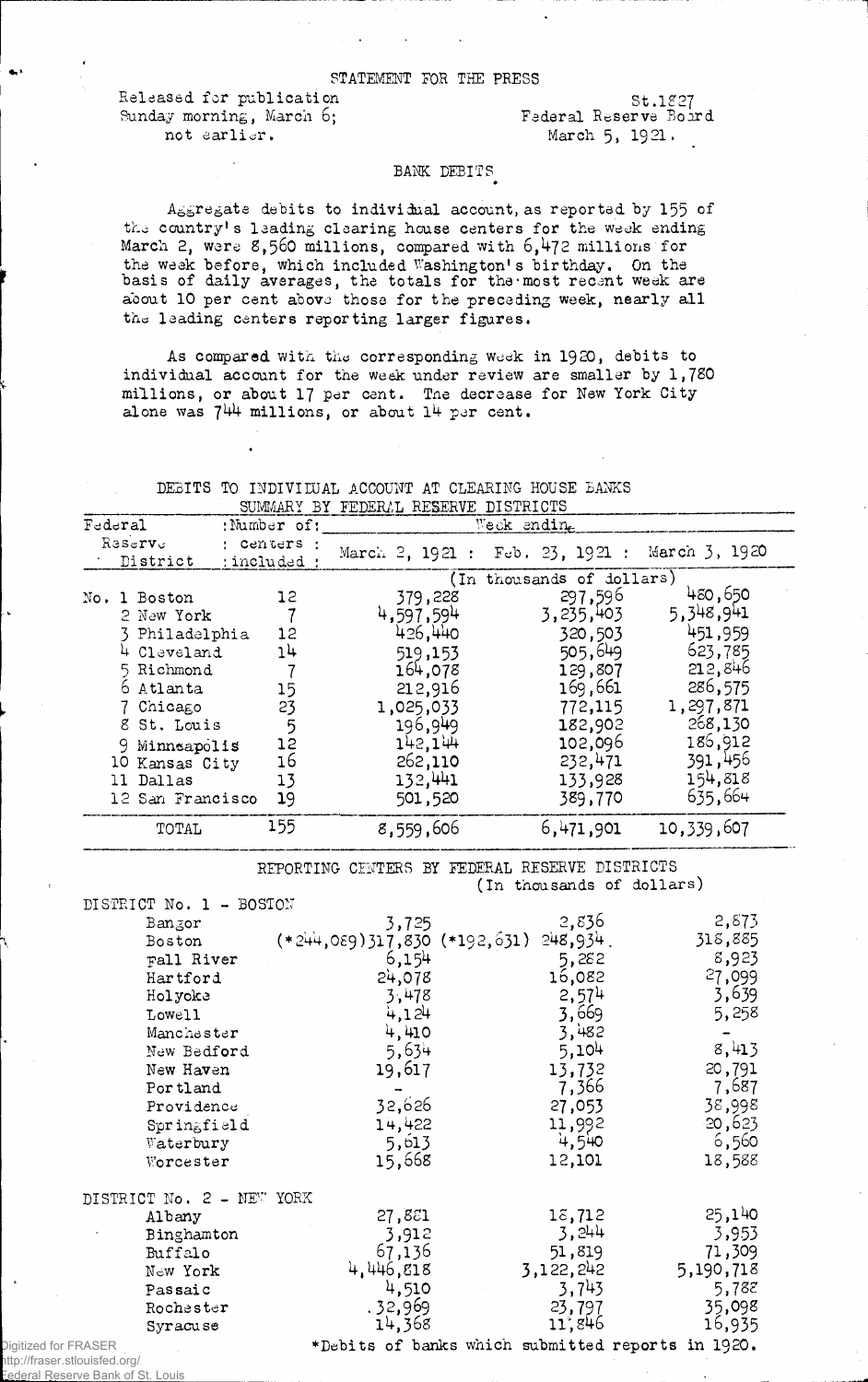|                               | DEBITS TO INDIVIDUAL ACCOUNT AT CLEARING HOUSE BANKS |                           | ST.1827a        |
|-------------------------------|------------------------------------------------------|---------------------------|-----------------|
|                               |                                                      | Veck ending               |                 |
|                               | March 2, 1921                                        | Feb. 23, 1921             | March<br>1920   |
| DISTRICT No. 3 - PHILADELPHIA |                                                      | (In thousands of dollars) |                 |
| Altoona                       |                                                      |                           |                 |
| Chester                       | 3,551                                                | 2,499                     | 3,342           |
| Harrisburg                    | 4,589                                                | 4,277                     | 5,453           |
| Johnstown                     | 7,150                                                | 4,529                     | 4,550           |
|                               | 5, $\tilde{\epsilon}$ 47                             | 4,305                     | 4,391           |
| Lancaster                     | 5,035                                                | 4,276                     | 5,885           |
| Philadelphia                  | 348,095                                              | 247,378                   | 376,931         |
| Reading                       | 5,881                                                | 5,721                     |                 |
| Scranton                      | 16,194                                               | 13,743                    | 13,860          |
| Trenton                       | 11,367                                               | 9,024                     | 11,741          |
| Wilkes-Barre                  | 8,275                                                | 8,161                     | 8,936           |
| "illiamsport                  | 4,454                                                | 3,549                     | 4,160           |
| Wilmin <sub>ston</sub>        | 8,356                                                | 15,527                    | 8,699           |
| York                          | 3,497                                                | 3,235                     | 4,011           |
| DISTRICT No. 4 - CLEVELAND    |                                                      |                           |                 |
| Akr on                        | 14,040                                               | 10,940                    | 29,345          |
| Cincinnati                    | 53,769                                               | 51,491                    | 74,867          |
| Claveland                     | 129,013                                              | 97,524                    | 185,425         |
| Columbus                      | 28,606                                               | 21,728                    | 28,356          |
| Dayton                        | 13,175                                               | 11, 145                   | 14,657          |
| Frie                          | 6,600                                                | 5,118                     | 7,690           |
| . Greensburg                  | 5,063                                                | 2,892                     | 5,121           |
| Lexington                     | 7,173                                                | 4,825                     | 15,022          |
| Oil City                      | 3,284                                                | 2,613                     |                 |
| Pittsburgh                    | 196,478                                              | 256,926                   | 2,51<br>195,414 |
| Springfield                   | 4,649                                                | 3,443                     |                 |
| Toledo                        | 25,063                                               | 21,350                    | 5,905           |
| Vneeling                      | 9,109                                                | 6,669                     | 33,777          |
| Youngstown                    | 13,131                                               | 8,985                     | 9,431<br>15,944 |
| DISTRICT No. 5 - RICHMOND     |                                                      |                           |                 |
| Baltimore                     |                                                      |                           |                 |
|                               | 100,436                                              | 73,854                    | 120,559         |
| Charleston                    | 6,789                                                | 5,211                     | 10,874          |
| Charlotte                     | 5,600                                                | 4,783                     | 11,726          |
| Columbia                      | 5,302                                                | 3,778                     | 9,184           |
| Greenville                    | 3,501                                                | 2,708                     |                 |
| Huntington                    | 5,655                                                | 5,217                     | Ć               |
| Norfolk                       | 14,679                                               | 11,349                    | 23,115          |
| Raleigh                       | 3,900                                                | 4,050                     | 5,500           |
| Richmond                      | $-27,372$                                            | 26,782                    | $31,888$ .      |
| "ashington<br>Wilmington      | 36,858<br>4,961                                      | 29,862                    |                 |
|                               |                                                      | 4,201                     |                 |
| DISTRICT No. 6 - ATLANTA      |                                                      |                           |                 |
| Atlanta                       | 25,661                                               | 22,163                    | 57,637          |
| Augusta                       | 5,825                                                | 4,937                     | 11,551          |
| Birmingham                    | 17,750                                               | 16,026                    | 19,327          |
| Chattanooga                   | 9,742                                                | 7,545                     | 14,399          |
| Jacksonville                  | 11,352                                               | 10,342                    | 15,254          |
| Knoxville                     | 6,529                                                | 5,128                     | 7,289           |
| Macon                         | 4,163                                                | 3,315                     | 7,501           |
| Mobile                        | 8,224                                                | 5,504                     | 10,886          |
| Montgomery                    | 3,396                                                | 2,930                     | 6,128           |
| Nashville                     | 25,614                                               | 19,595                    | 30,919          |
| New Orleans                   | 74,519                                               | 53,553                    | 92,392          |
| Pensacola                     | 1,385                                                | 1,295                     | 2,460           |
| Savannah                      | 10,806                                               | 9,263                     | 21,660          |
| Tampa                         | 6,440                                                | 6,733                     | 7,497           |
| Vicksburg                     | 1,510                                                | 1,332                     | 1,675           |

ï

 $\ddot{\phantom{0}}$ 

Digitized for FRASER http://fraser.stlouisfed.org/ Federal Reserve Bank of St. Louis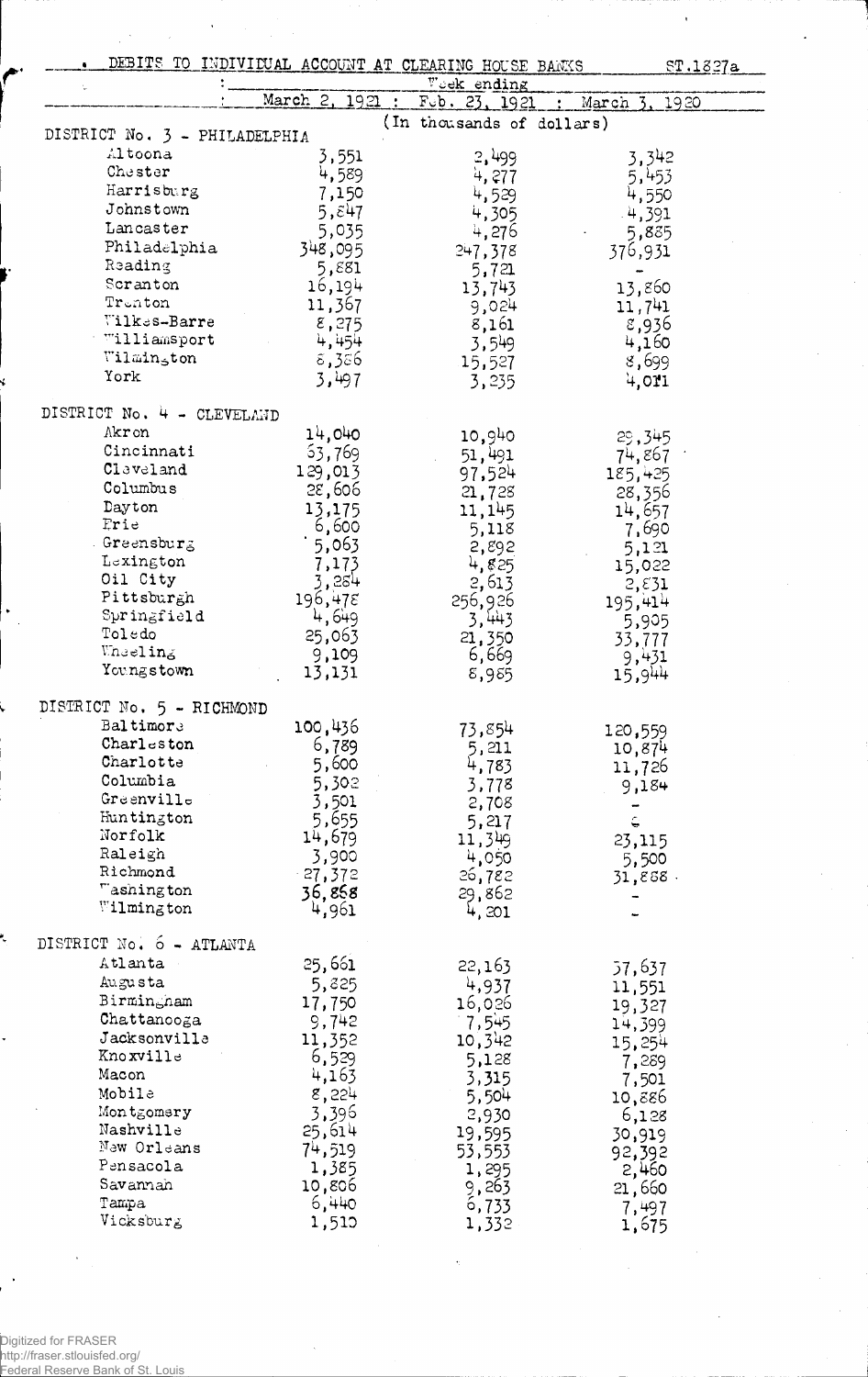|                                                 |                       | DEBITS TO INDIVIDUAL ACCOUNT AT CLEARING HOUSE BANKS                    | ST.1827b                   |
|-------------------------------------------------|-----------------------|-------------------------------------------------------------------------|----------------------------|
|                                                 | March 2, 1921 :       | Weck ending                                                             |                            |
|                                                 |                       | $F$ <sub>c</sub> b. 23, 1921<br>$\sim 100$<br>(In thousands of dollars) | March<br>1920              |
| DISTRICT NO. 7 - CHICAGO                        |                       |                                                                         |                            |
| Bay City                                        | 2,597                 | 2,356                                                                   | 3,158                      |
| $\mathbb{B}$ loomington                         | 4,475                 | 2,195                                                                   | 8,644                      |
| Cedar Rapids                                    | 13,539                | $z,$ 009                                                                |                            |
| Chicago                                         | 662,912               |                                                                         | 15,902                     |
| Davenport                                       | 10,651                | 505,701                                                                 | \$17,140                   |
| Decatur                                         | 3,392                 | 5,883                                                                   | 15,641                     |
| Des Moines                                      | 20,299                | 2,576                                                                   | 6,642                      |
| netroit                                         |                       | 14,707                                                                  | 35,516                     |
| Dubuque                                         | 119,045               | 84,584                                                                  | 155,011                    |
| Flint                                           | 3,697                 | 2,426                                                                   | 4,466                      |
| Ft. Wayne                                       | 4,714                 | 3,722                                                                   | 10,700                     |
| Grand Rapids                                    | 7,966                 | 5,681                                                                   | 9,688                      |
| Indianapolis                                    | 17,651                | $17,77$ $\tilde{c}$                                                     | 22,860                     |
| Jackson                                         | 39,035                | 27,597                                                                  | 45,747                     |
| Kalamazoo                                       | 3,914                 | 2,096                                                                   | 5,196                      |
| Lansing                                         | 4,601                 | 3,290                                                                   | 4,982                      |
|                                                 | 4,917                 | 3,630                                                                   | 5,995                      |
| Milwaukee                                       | 56,218                | 46,589                                                                  | 69,917                     |
| Moline                                          | 3,150                 | 2,426                                                                   |                            |
| Peoria                                          | 10,108                | 7,070                                                                   | 13,438                     |
| Rockford                                        | 5,750                 | 4,356                                                                   | 7,750                      |
| Sioux City                                      | 14,170                | 10,849                                                                  | 19,745                     |
| South Bend                                      | 5,895                 | 4,294                                                                   | 5,349                      |
| Springfiuld, Ill.                               | 6,635                 | 4,255                                                                   | 5,833                      |
| Waterloo                                        | 2,302                 | $2, +61$                                                                | 7,551                      |
|                                                 |                       |                                                                         |                            |
| DISTRICT No. 8 - ST. LOUIS<br>East St. Louis    |                       |                                                                         |                            |
| Evansville                                      | 9,158                 | 7,356                                                                   |                            |
|                                                 | 5,572                 | 4,382                                                                   | 6,126                      |
| Little Rock                                     | 9,846                 | 7,731                                                                   | 10,273                     |
| Louisville                                      | $(*25,829)$<br>33,840 | $(*53,378)$<br>59,065                                                   | $42,197$ .                 |
| Memphis                                         | 23,092                | 18,006                                                                  | 40,158                     |
| Ou incy                                         | 3,206                 | 2,047                                                                   |                            |
| St. Louis (*132,610)146,193<br>Springfield, Mo. |                       | $(*59,355)105,839$                                                      | 169,371                    |
| DISTRICT No. 9 - MINJEAPOLIS                    | 2,758                 | 2,547                                                                   |                            |
| Aberdeen                                        | 1,655                 |                                                                         |                            |
| Billings                                        |                       | 988                                                                     | 1,372                      |
| Dalv th                                         | 1,644                 | 1,400                                                                   | 2,629                      |
| Fargo                                           | 16,991                | 10,953                                                                  | 19,611                     |
| Grand Forks                                     | 2,805                 | 2, 211                                                                  | 3,052                      |
|                                                 | 1,240                 | 321                                                                     | 2,058                      |
| Great Falls                                     | 1,634                 | 1,126                                                                   | 2,217                      |
| Helena                                          | 2,515                 | 1,822                                                                   | 2,634                      |
| Minneapolis                                     | 73,222                | 53,490                                                                  | 94,692                     |
| St. Paul                                        | 32,012                | 22, 753                                                                 | 44,552                     |
| Fior x Falls                                    | 4,800                 | 5,600                                                                   | 10,134                     |
| Superior<br>Tinona                              | 1,944                 | 2,012                                                                   | 2,162                      |
|                                                 | 1,051                 | 920                                                                     | 1,299                      |
| DISTRICT No. 10 - KANSAS CITY                   |                       |                                                                         |                            |
| Atchison                                        | 1,400                 | 986                                                                     | 326                        |
| Bartlesville                                    | 3,530                 | 3,024                                                                   | 4,430                      |
| Cheyenne                                        | 2,482                 | 2,478                                                                   | 2,508                      |
| Colorado Springs                                | 2,796                 | 1,932                                                                   | 3,936                      |
| $\mathtt{D} \mathtt{env} \mathtt{er}$           | 38,599                | 26,967                                                                  | $5^{\circ}$ , 71 $\bar{z}$ |
| Joplin                                          | 2,256                 | 1,727                                                                   | 4,103                      |
| Kansas, City, Kans.                             | 3,666                 | 3,101                                                                   |                            |
| Kansas City, Mo.                                | 74,204                | 60,649                                                                  | $-4,123$                   |
| Muskogee                                        | 6,742                 |                                                                         | 100,852                    |
| Oklahoma City                                   | 20, 000               | 4,191                                                                   | 6,518                      |
| Omaha                                           | 44,750                | 15,321                                                                  | 19,391                     |
| Pueblo                                          | 3,743                 | 37,382                                                                  | 103,754                    |
| St. Joseph                                      |                       | 3,044                                                                   | 4,009                      |
| Topeka                                          | 16,885                | 15,390                                                                  | 24,590                     |
| Tulsa                                           | 3,575                 | 3,165                                                                   | 8,512                      |
| $\nabla$ ichita                                 | 25,314                | 40,368                                                                  | 33,350                     |
|                                                 | 11,250                | 9,723                                                                   | 17,036                     |

 $\mathcal{A}$ 

 $\ddot{\phantom{1}}$ 

Digitized for FRASER<br>http://fraser.stlouisfed.org/<br>Federal Reserve Bank of St. Louis

\*Debits of banks which submitted reports in 1920.